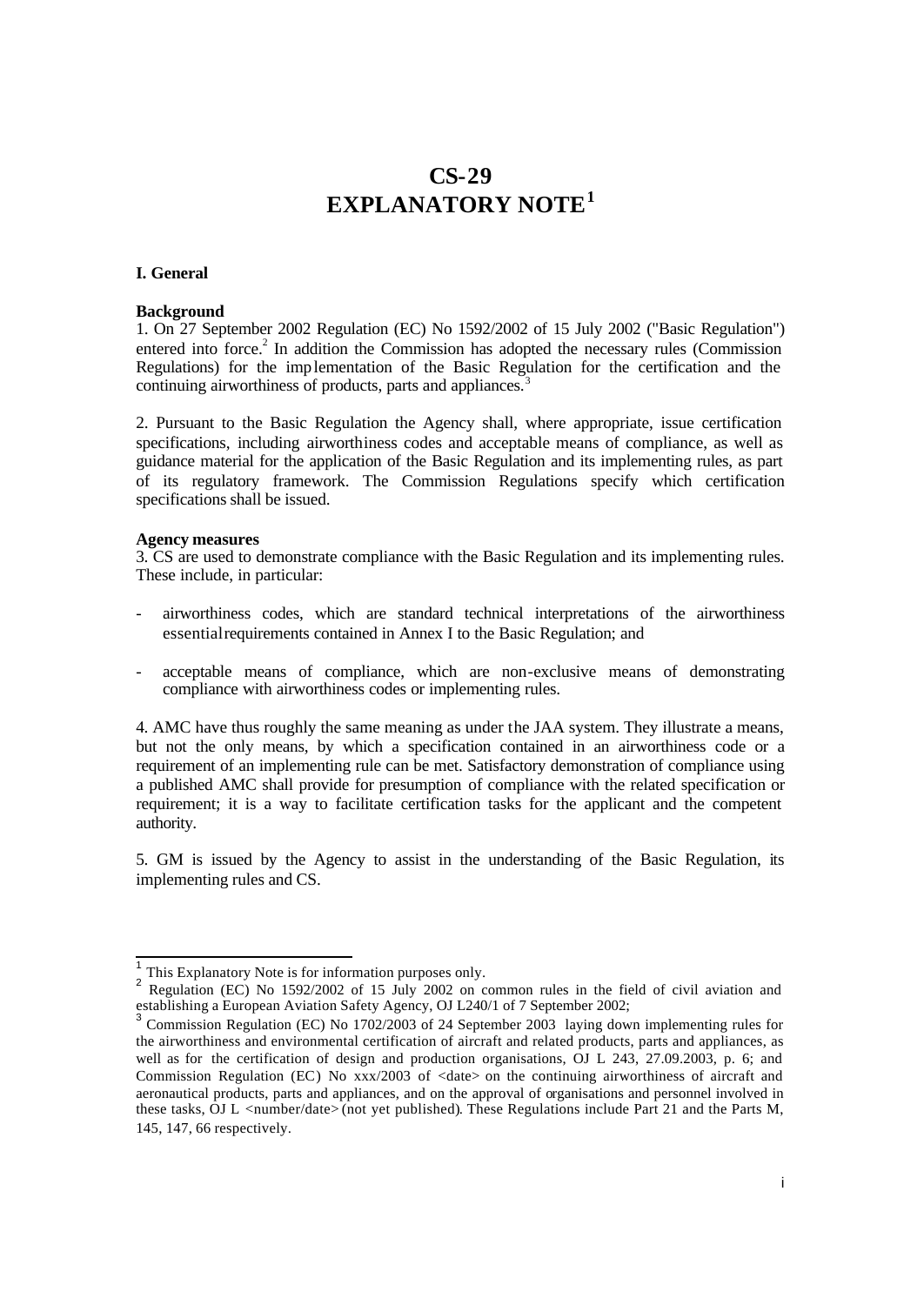#### **Consultation on draft proposals**

6. This CS has been subject to consultation<sup>4</sup> in accordance with Article 43 of the Basic Regulation and Article 15 of the rulemaking procedure established by the Management Board.<sup>5</sup>

7. The Agency has addressed and responded to the comments received. The responses are contained in a comment-response document (CRD) which has been produced for each proposal and which is available on the Agency's web-site.

# **General structure and format applicable to all Certification Specifications**

8. In general the Agency relied on existing Joint Aviation Requirements-codes in the development of all certification specifications. Where needed, these have been adapted to ensure consistency with Community law and European Union policies. These adaptations represent the minimum necessary to facilitate a timely consultation and adoption of the necessary measures.

9. In addition, JAA NPAs regarded as being mature by the Agency have been incorporated (see section II of this Explanatory Note). Other JAA NPAs will be considered by the Agency at a later stage.

10. The Agency realises that the first issues of the certification specifications show some inconsistency where the structure, format and lay-out are concerned. These will be approved as soon as the Agency has developed its own "drafting convention". It is felt more important to have these CS (most of them in JAR-format) available without further delay.

11. Except for CS-ETSO, all certification specifications consist of two "Books". Book 1 is referred to as "airworthiness code" and contains the Agency's technical interpretation of the essential requirements. Book 2 contains means acceptable to the Agency for the applicant to show compliance with the code. Each Book is then subdivided into "Subparts".

12. Awaiting the establishment of its own drafting convention, the Agency has as much as possible retained in the CS the language applied in the Joint Aviation Requirements. The Agency will further review this matter at a later stage.

#### **Units of Measurement Conversion**

13. With regard to the use of SI units in Europe, the Agency applies the following policy<sup>6</sup>:

- ß All units of measurement shall be converted into a "primary unit" listed in table 3-4 of ICAO Annex 5 (if necessary with a prefix for decimal multiples and sub-multiples).
- ß In general the principle of equivalent tolerance shall be used for rounding off the converted figures, except where the figure serves only as an input to calculations and does not reflect an actual requirement to be met. In such case the converted figure should not be rounded off. A review of all figures needs to be done to determine if the tolerance of the original figure as implied by the figure is sufficient for the purpose of the requirement. If  $\arccos\arctan\frac{1}{2}$  is sufficient for the purpose of the requirement. If  $\arccos\arctan\frac{1}{2}$ tolerance can be defined by adding a particular tolerance. This will lead to a list of standard conversions to be used in all EASA measures (it should be noted that conversion of the same unit can lead to different results depending on the particular use).
- ß The "old" figure using the non-SI unit shall be kept between brackets after the converted figure/unit:

l

<sup>&</sup>lt;sup>4</sup> See Consultation paper no. 20 of 10 September 2003;

 $5$  Decision concerning the Rulemaking procedure, adopted by the Management Board on 17 June 2003;

<sup>&</sup>lt;sup>6</sup> CS-E, -P and -APU already apply metric system;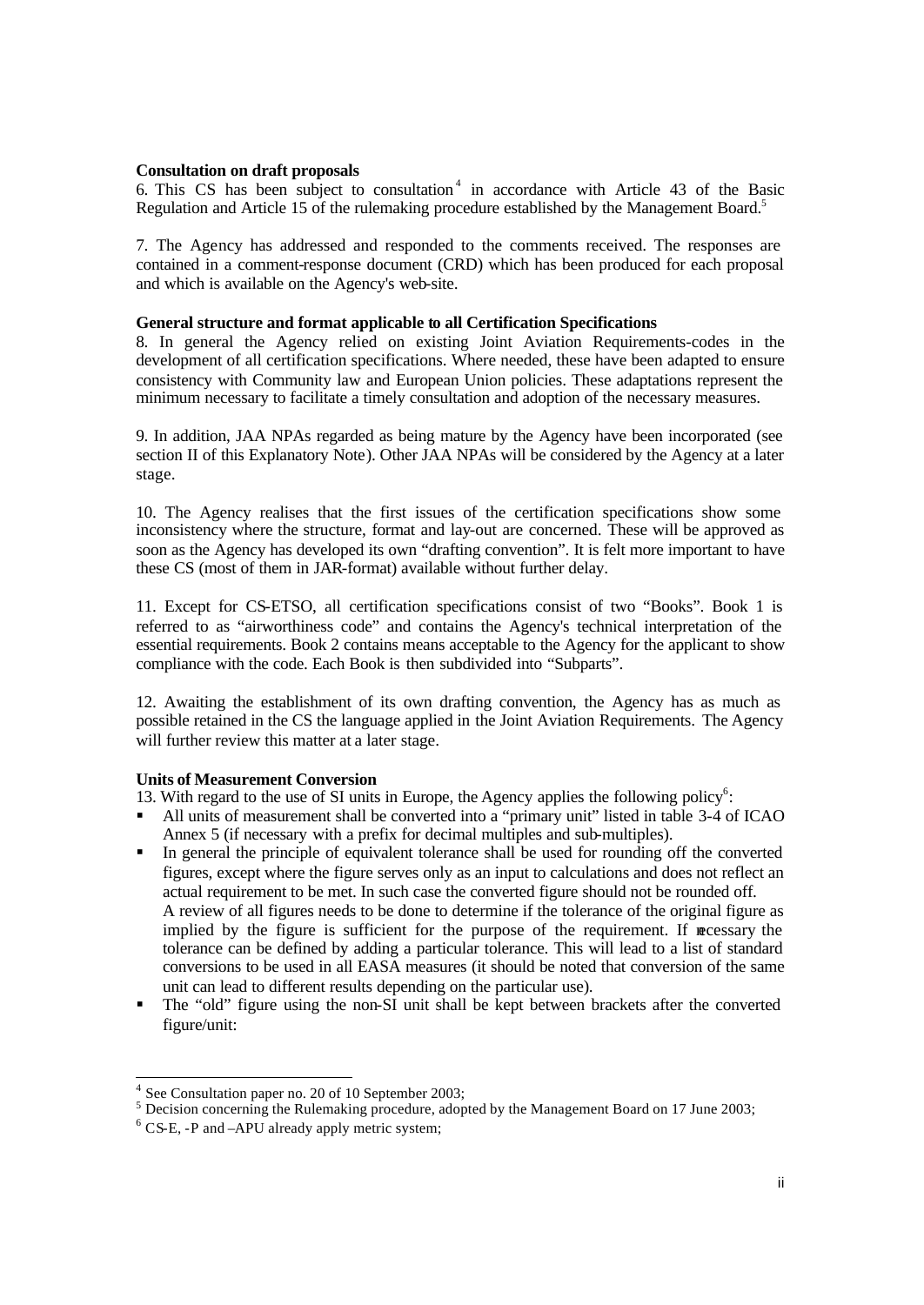(i) for the ICAO accepted non-SI alternatives until ICAO has established a termination date for the use of these units;

(ii) for all the other units during a transition period of 5 years. After this date the units between brackets will have to be removed.

As a result of the above policy the use of the units between brackets is felt acceptable.

#### *Explanation*

14. EC Directive 80/181/EEC mandates the use of SI units in Europe except where international conventions say otherwise. An example of such international convention is ICAO Annex 5, which in principle also mandates the use of SI units, but allows for the use of certain non-SI alternative units (knot, nautical mile and foot).

15. During the initial transposition from JARs into CS, it was decided to convert all units of measurement into S.I. units (or accepted derived units such as km/h for speed). The reasons for converting all units was to retain internal consistency of the airworthiness codes and the notion that safety problems should not be expected knowing that the CS are only used to certify the product, and have no direct implication on the operation.

16. During the consultation on the draft CS, no comments were received objecting to the general idea of converting the units. The comments received on this issue can be split up in four categories:

a. *The non-SI alternative units knot, nautical mile and foot, allowed by ICAO Annex 5, shou ld not be converted in SI unit.* The comment is agreed in principle. However it should be noted that ICAO Annex 5 allows the use of these non-SI alternatives, but lists the SI units as the "primary units" (see table 3-4 of Annex 5). Therefore the conversion to SI units is still valid in these cases, bearing in mind that the non-SI alternative units, quoted between brackets, may continue to be used.

b. *The conversions made are not accurate enough*. The units were converted using the "equivalent tolerance" principle, which is believed to be the right approach in general. It is however noted that some of the figures in the airworthiness codes serve only as an input to calculations and do not reflect an actual requirement to be met (e.g. CS 25.415(a)). In such case the figure has to be treated as a figure with no tolerance, and the conversion should be as accurate as possible.

From some of the comments it is also clear that people have used the figures with "old" units with a tolerance that was not reflected in the figure. There may have been a good reason to do so, but the opposite might be true as well. It will be necessary to review all the figures to check if the tolerance as implied by the figure is sufficient for the purpose of the requirement.

c. *Not all units have been converted*; It is acknowledged that due to lack of time and resources it was not possible to convert the units in certain formula's and in graphics. This is a task which needs to be taken up by the Agency.

d. *Correction of mistakes*; The necessary corrections have been made.

#### **Publication**

17. The full text of certification specifications, including airworthiness code and acceptable means of compliance as well as guidance material are for the time being only available in PDF format at "www.easa.eu.int". For more information, contact the Agency :

European Aviation Safety Agency Office G-12 03/54 Rue de Genève, 12 B-1049 Brussels Belgium